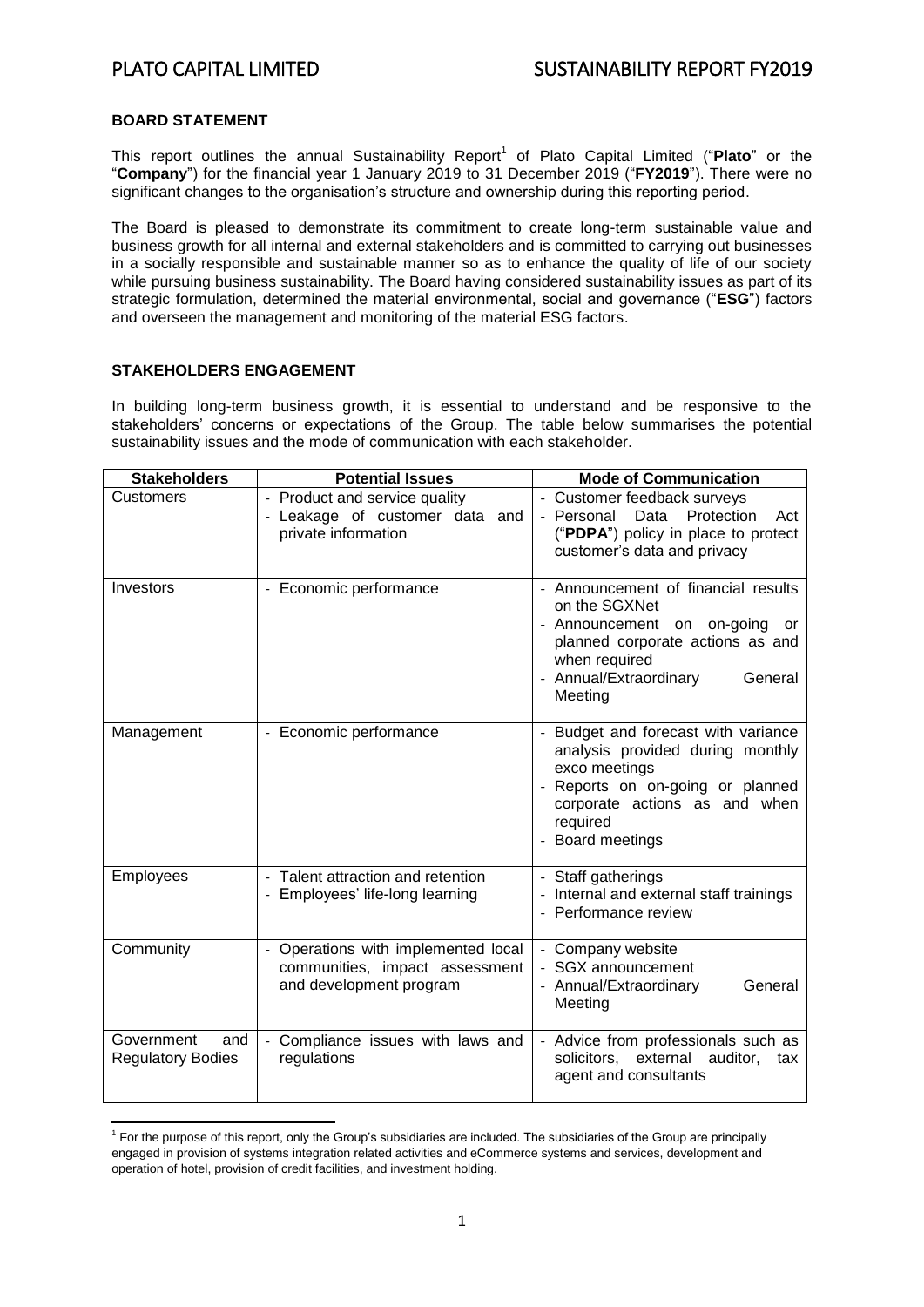# **MATERIALITY ASSESSMENT**

This Sustainability Report has been guided and prepared by reference to the globally recognised Global Reporting Initiative ("**GRI**") Standards, Rule 711B and Practice Note 7F of the Singapore Exchange Securities Trading Limited ("**SGX**") Listing Manual Section B: Rules of Catalist. The GRI Standards were chosen as GRI represents the global best practices for reporting on economic, environmental and social topics. Although the data and statistics disclosed in this report have not been assured by an independent external party, internal verification has been performed to ensure their accuracy.

As guided, a materiality assessment had been conducted by the management to determine and rank the significance of the Group's ESG issues, identify strategic direction and set performance targets. From the above exercise, all potential material topics have been plotted in a materiality matrix as shown in Figure 1 based on their possible impact to the Group's business, and against their importance to both internal and external stakeholders.





### **Material Aspects and Indicators**

| Category | <b>ESG Factors</b>                  | <b>GRI</b> reference                                                                                                | Where the Impact<br><b>Occurs</b> |
|----------|-------------------------------------|---------------------------------------------------------------------------------------------------------------------|-----------------------------------|
| Economic | Economic<br>performance             | 201:<br>value<br>Direct<br>economic<br>generated and distributed                                                    | Within and outside<br>the Group   |
| People   | Talent attraction and<br>retention  | 401: Total number and rates of new<br>employee hires and<br>employee<br>turnover by age group, gender and<br>region | Within the Group                  |
| People   | life-long<br>Employees'<br>learning | 404: Average hours of training per<br>year per employee by gender, and<br>by employee category                      | Within the Group                  |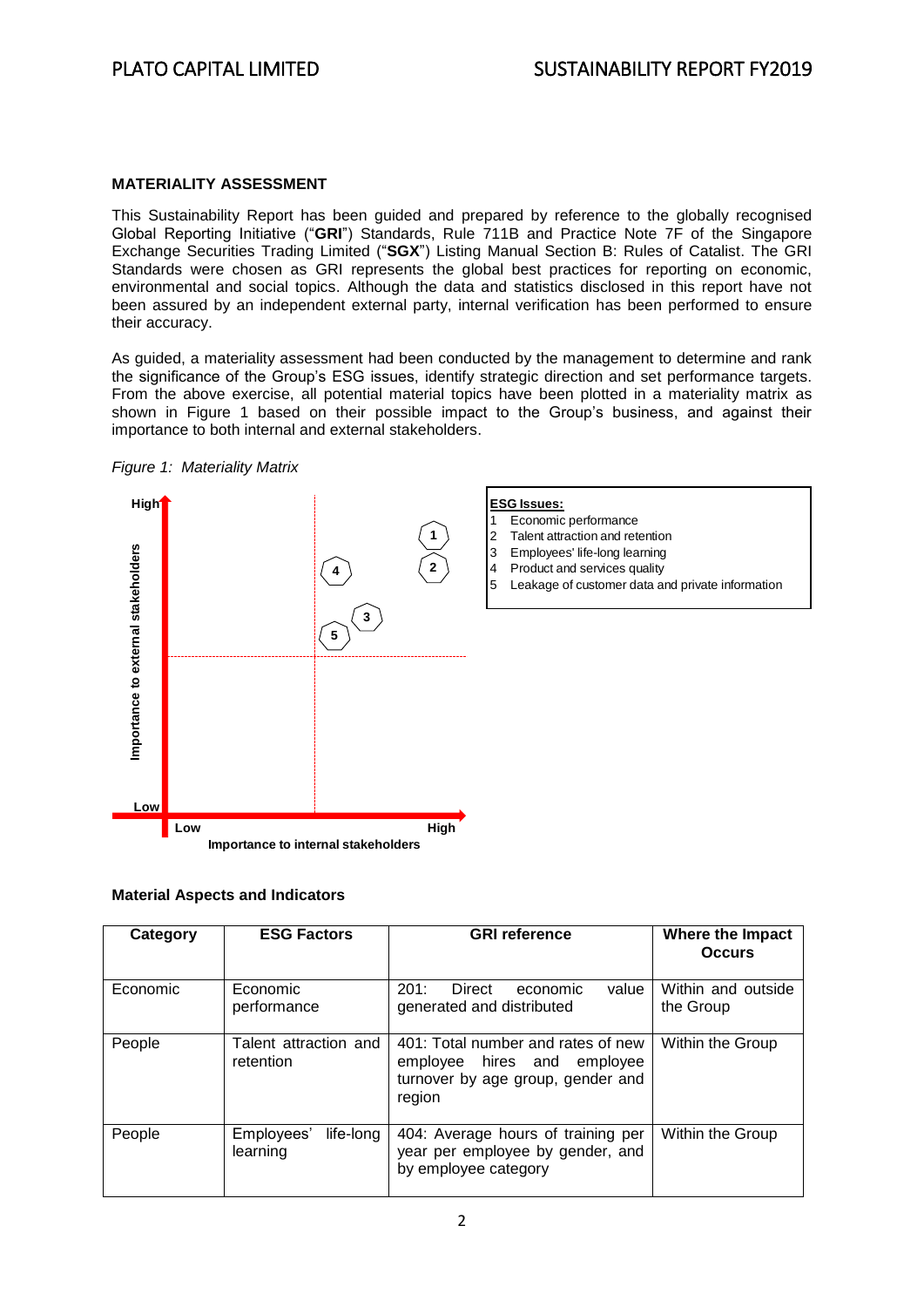# PLATO CAPITAL LIMITED SUSTAINABILITY REPORT FY2019

| Category    | <b>ESG Factors</b>                                           | <b>GRI reference</b>                                                                                                      | <b>Where the Impact</b><br><b>Occurs</b> |
|-------------|--------------------------------------------------------------|---------------------------------------------------------------------------------------------------------------------------|------------------------------------------|
| Marketplace | Product and services<br>quality                              | 102: Results of surveys measuring<br>customer satisfaction                                                                | Outside the Group                        |
| Marketplace | Leakage of customer<br>private<br>and<br>data<br>information | 418: Total number of substantiated<br>complaints regarding breaches of<br>customer privacy and losses of<br>customer data | Outside the Group                        |

# **ECONOMIC**

# **Financial Highlights**





Please refer to the chairman's statement on page 3 and the Group's financial statements on pages 44 to 111 of the Company's Annual Report 2019 for further details on the financial performance of the Group.

# **PEOPLE**

# **Employees' Practices**

The Group recognises that employees are the key driver of organisations to ensure sustainable business growth. We provide equal employment opportunity to all regardless of race, ethnicity, gender or age group. On talent attraction and retention, the Group practices fair and equal employment opportunity based on qualifications, working experiences, skills and competency of employees. The Group is also committed to protect and respect human rights of employees in accordance with relevant laws and regulations as well as ensuring employees' safety and well-being.

The Group strives to achieve workforce diversity. As at the end of FY2019, the Group has a total of 11 headcount, of which 45% are male and 55% are female. The Group encourage employees to work beyond Malaysia's statutory retirement age of 60.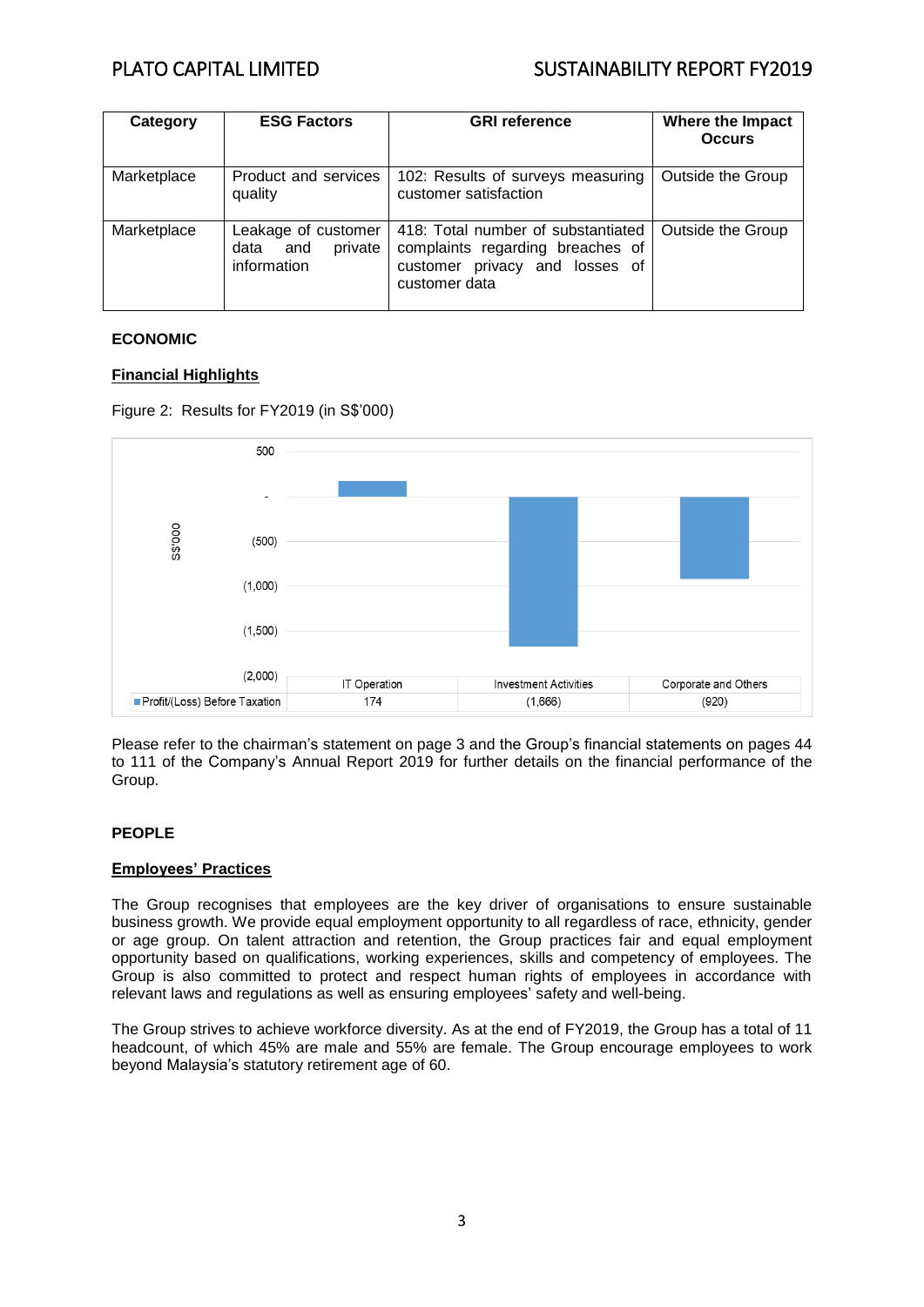# PLATO CAPITAL LIMITED SUSTAINABILITY REPORT FY2019

Figure 3: Workforce Composition in FY2019

| <b>By Gender</b> | Total<br>Headcount | $\frac{9}{6}$ | <b>By Age Group</b> | <b>Total</b><br><b>Headcount</b> | %    |
|------------------|--------------------|---------------|---------------------|----------------------------------|------|
| <b>Male</b>      | 5                  | 45%           | < 30 years old      |                                  | 9%   |
| Female           |                    | 55%           | $30 - 50$ years old |                                  | 64%  |
| <b>Total</b>     | 11                 | 100%          | > 50 years old      |                                  | 27%  |
|                  |                    |               | <b>Total</b>        |                                  | 100% |



As at 31 December 2019, the male/female ratio is 45%/55% and 64% of employees in the preferred category of 30-50 age group. The target as stated in the 2018 sustainability report was 60% for both the male/female ratio and 30-50 age group. The target for the male/female ratio was not met as the Group was in the process of rightsizing its manpower which saw the headcount drop from 22 in 2018 to 11 in 2019.

Nevertheless, the present male/female ratio of 45%/55% and 64% of employees in the preferred category of 30-50 age group are considered appropriate for an organisation of our size and the Group would like to maintain these ratios in 2020.

The Group reviews remuneration and benefits of employees on an annual basis by reference to the market rate and conditions, aimed at creating a productive and motivated workforce, and attracting talent and employees' retention. As the economic environment and businesses are severely impacted by the effect of Covid-19 pandemic, it is not appropriate at this point in time to set a target on employees' retention rate but will do so when the situation is back to normal.

The Group has a whistle-blowing policy that serves to provide a platform for employees to report in good faith and in confidence, and without fear of reprisals and concerns, about any improper conduct within the Group. During the year, the Group has not received any grievances on labour practices or human rights issues. The Group aims to maintain zero incidence of grievance on labour practices or human rights issue in 2020.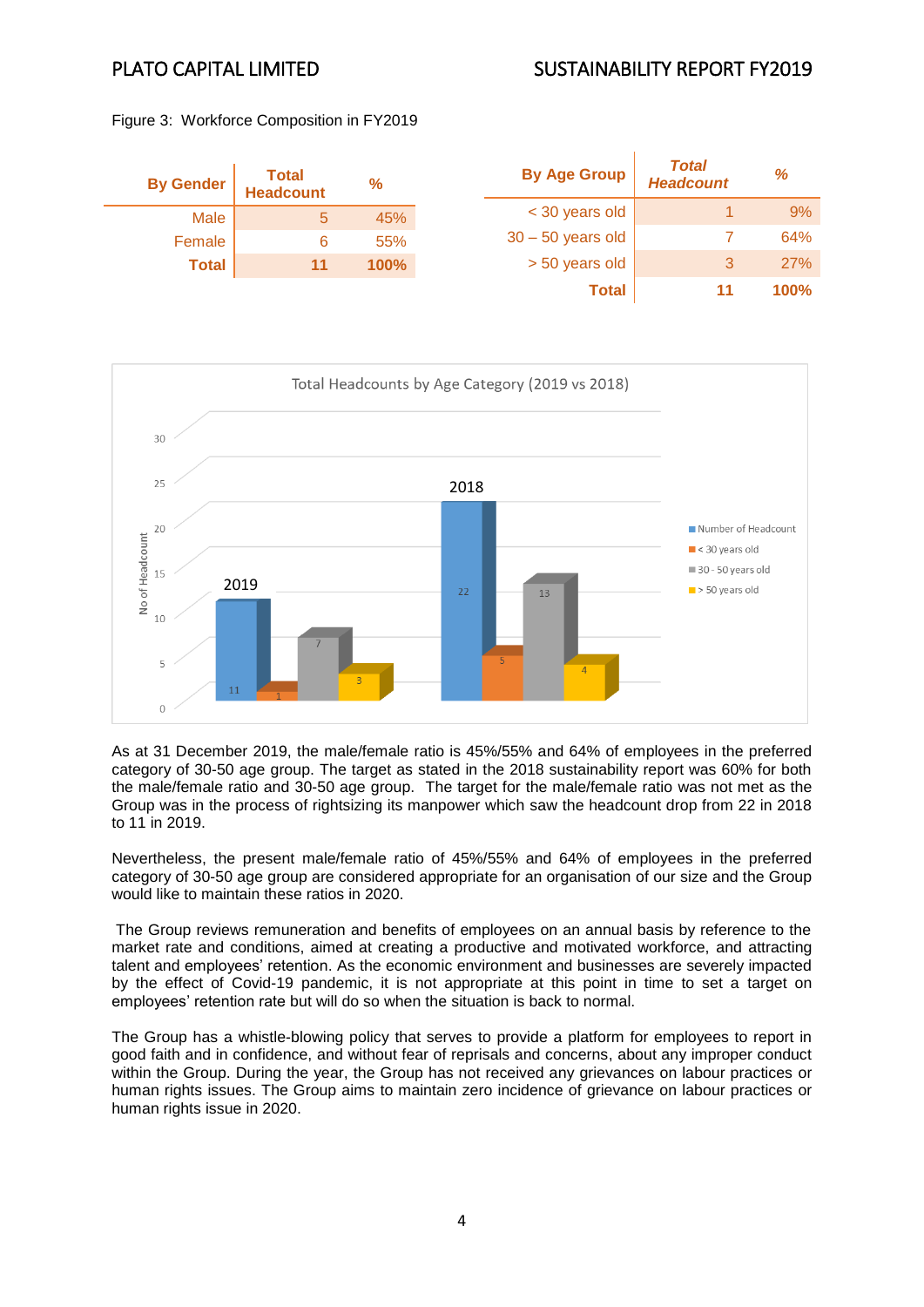# **Training and Learning**

The Group recognises that enhancing employees' skills is important towards achieving sustainability and growth of organisations. We strive to build a strong culture of learning and to continuously improve employees' skills through on-the-job and off-the-job trainings. The Group also encourages its employees to pursue continuous professional development to gain further qualifications.

During the year, our employees had participated in a range of training courses to enhance their skills and knowledge. These courses include accounting and information technology ("**IT**") training and job specific training.



*Figure 4: Average Hours of Training in FY2019*

*Figure 5: Total Training Hours by Gender Category*

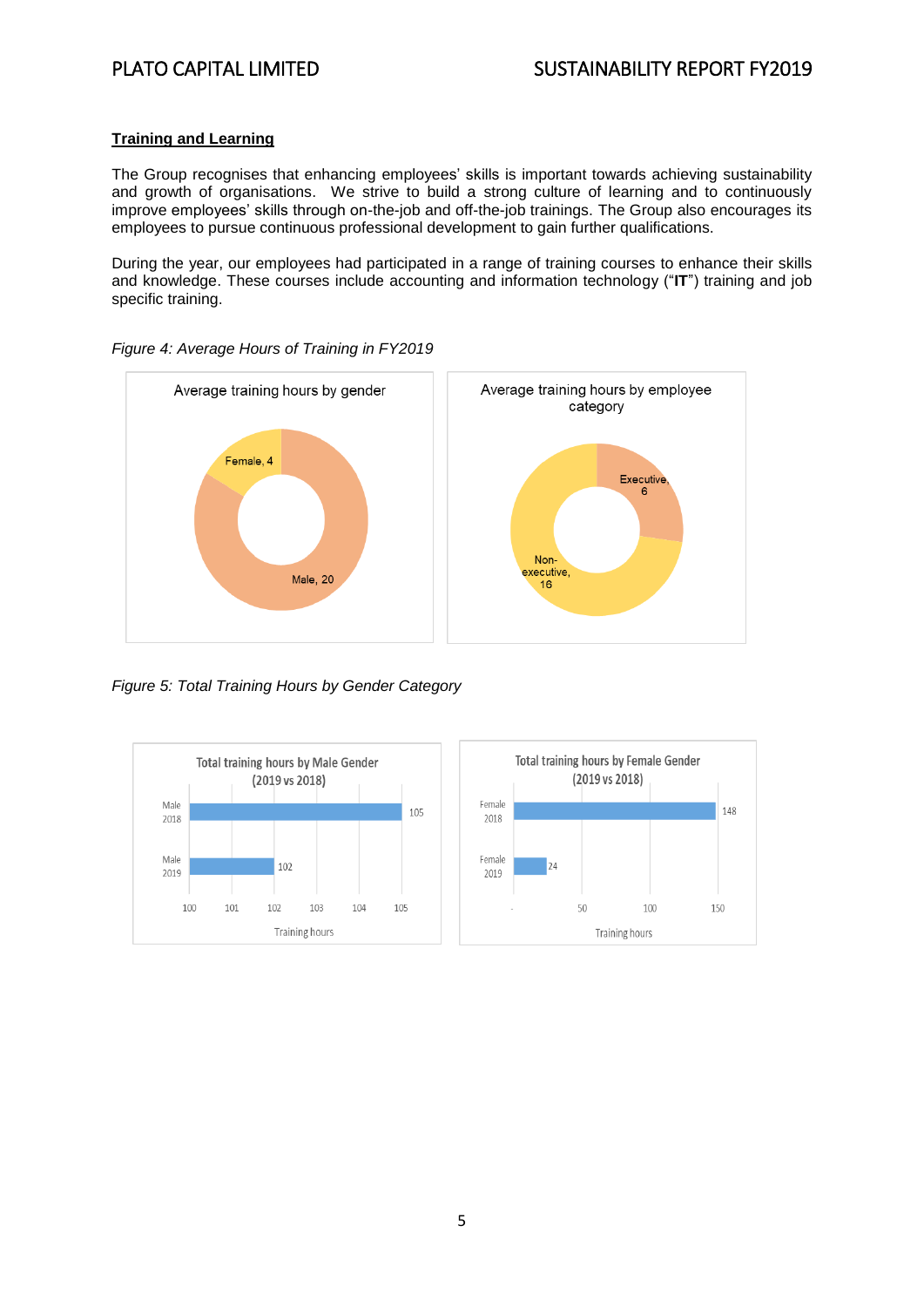# *Figure 6: Total Training Hours In 2019 and 2018*



Total employees' participation in training programmes in 2019 totalled 126 hours as compared to 253 hours in 2018. On average per employee basis, the Group achieved 11.45 training hours per employee in 2019 vis-à-vis 11.5 training hours in 2018, and hence considered has achieved the target.

The Group aims to achieve an average of 12 to 16 training hours per employee in 2020.

# **MARKETPLACE**

# **Customers' Satisfaction**

The Group strives to raise customer satisfaction by offering good service to its customers and respond to their feedbacks promptly.

# **Customer Privacy**

The Group is committed to ensuring customers' personal data are kept confidential in compliance with the PDPA. We highly respect personal data privacy and will not disclose the data without first obtaining consent from the customers unless it is required by law.

The Group aims for zero complaint and there were no reported complaint concerning breaches or leakage of customer privacy data during the year.

### **ENVIRONMENTAL**

We are concerned about environmental issues such as pollution and climate change which affect everyone's quality of life. We are committed to minimising, as far as possible, our environmental footprint by adopting responsible approaches on resources usage.

We encourage our employees to reduce electricity usage wherever possible and to promote energy conservation and efficiency. The Group reduced electricity usage in 2019 by 9.5% from S\$7,017 to S\$ 6,433, approximate the target of 10% reduction. As it is not practical to see year-on-year reduction in electricity usage which is dependent upon many factors such as the level of business activities, the size of the office space and number of employees, the Group considers that it is more appropriate to set a long term target of an average of 5% reduction over the next three years. We also promote ecofriendly practices in workplace which include emphasising on the use of recycled paper and practices "no printing unless absolutely necessary" policy. The Group will start collecting data for reporting in next sustainability report.